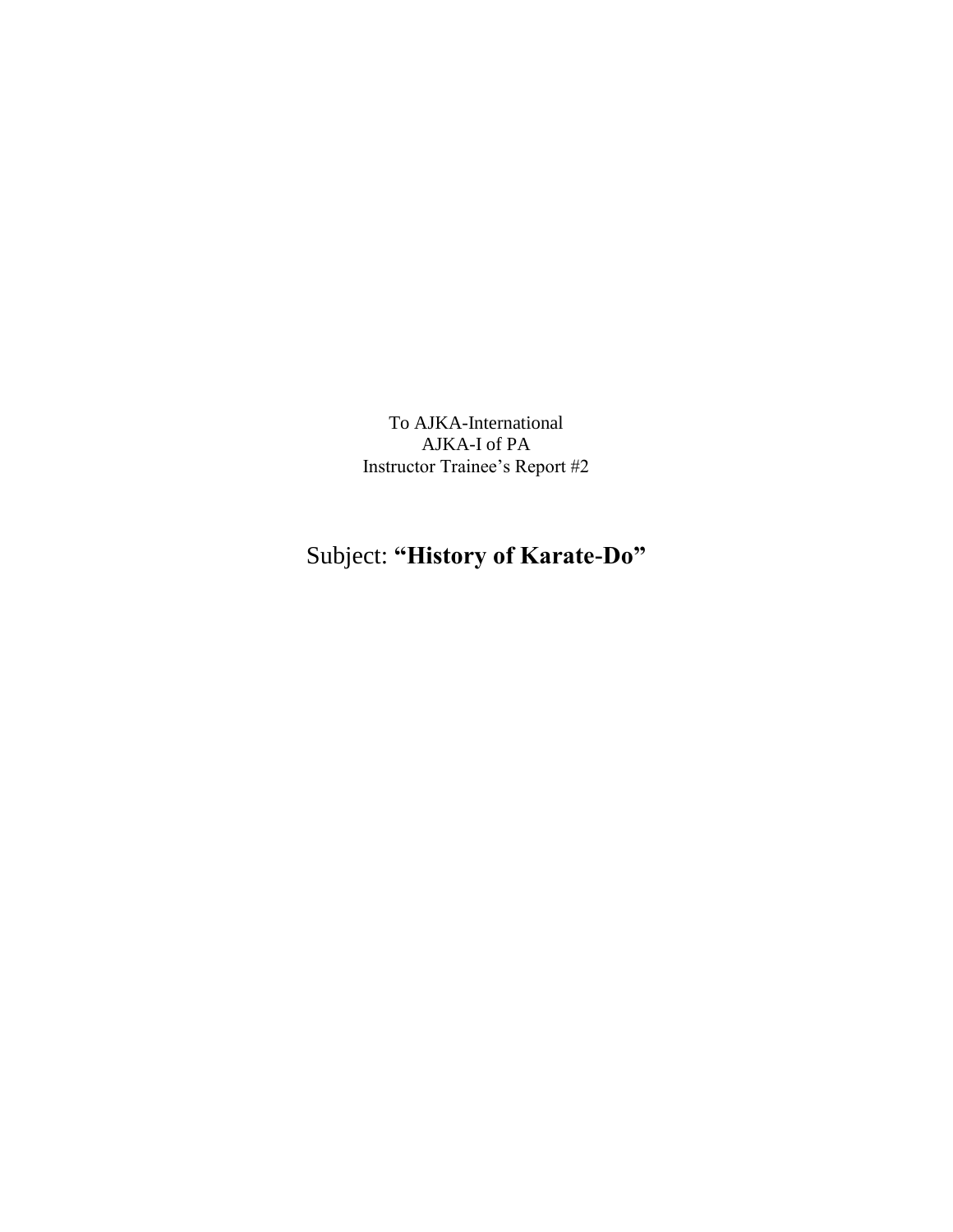Martial arts are of ancient origin. As far back as 3400 B.C. there exist Egyptian paintings depicting some sort of struggle between two men. At the end of the 5th century BC founder of the Zen sect of Buddhism, Daruma Taishi (Bodhidharma), was born into the warrior class in India. This warrior class was taught unarmed combat, but Daruma decided as a young man to become a Buddhist monk. After several years of study, Daruma decided to travel and spread the teachings of the Buddha. Eventually his travels led him to China, where he took up residence at the Shaolin monastery about 500 BC.

According to legend, when Daruma began to teach the monks at Shaolin, he found they were unable to absorb his teaching or to perform the difficult ascetic practices that were intended to lead to "satori" or enlightenment. The monks' very poor physical condition was their biggest impediment to progress. Daruma began to teach them the system of exercises that he had learned as a boy, and a set of physical and mental disciplines known as the "I Ching Sutra". With this training, the monks eventually became the most formidable fighters in China. The art they practiced became known in Chinese as Shaolin-szu kempo and in Japanese as Shorin-ji kempo.

The word karate is a combination of two kanji characters – "kara" and "te". Originally, Kara and Te were written as 唐手 and were defined as "Chinese hand". The meaning was a way of expressing that this form of martial arts<sup>1</sup> was derived from China.<sup>2</sup>

However, the shift in definition was the result of Okinawans taking advantage of a homonym; two words with different definitions but identical pronunciations. Id. The kanji "kara" and "te" were changed to  $\mathfrak{\hat{\Xi}}\neq\mathfrak{w}$  which means "empty hand".<sup>3</sup> Adding the suffix "-do" ("karate-do"), meaning "way," implies karate as a total way of life that goes well beyond the self-defense applications. Moreover, adding a "ka" (Karate-ka) means "a practitioner of karate".

The roots of modern Karate are found in Okinawa, the largest island of the Ryukyu chain. Okinawa's location in the East China Sea allowed social and commercial contact with China, Korea, Japan, Java, Sumatra, Siam, Arabia, and Malacca. It is probable that seamen and traders from these regions introduced some of their own fighting arts to the Okinawans.

The Ryukyu Islands were divided into three kingdoms ruled over by chieftains who placed a high value on military skills. Wars among the chieftains and their kingdoms were frequent, especially in the seventh and eighth centuries.

 $\overline{a}$ 

<sup>&</sup>lt;sup>1</sup> Martial arts is defined as any of various systems of self-defense originating in the Orient such as karate, kung fu.

Webster's New World Dictionary; Third Edition, Simon & Schuster 1991, p. 830<br><sup>2</sup> Funakoshi, Gichin, <u>Karate Do: Kyohan</u>, Kodansha Ltd, Tokyo, Japan, 1973 p. 3, fn.1

<sup>&</sup>lt;sup>3</sup> The earliest known document reflecting this change is Chomo Hanashiro's "Karate Kumite," first published in August 1905. Funakoshi Sensei, while not the first to use the "empty hand" (kanji) for karate, he was influential in popularizing this meaning by calling on his colleagues to abandon the "Chinese Hand" meaning of karate in favor of "empty hand." John Sells in his book, "Unante: The Secrets of Karate" notes that as early as 1933 the head of the Butokukai (the semi- official Japanese organization founded in 1895 to preserve and promote the martial arts and ways in Japan) while visiting Okinawa suggested the change in characters. Funakoshi in his1935 book, "Karatedo Kyohan" did reflect this change (empty hand)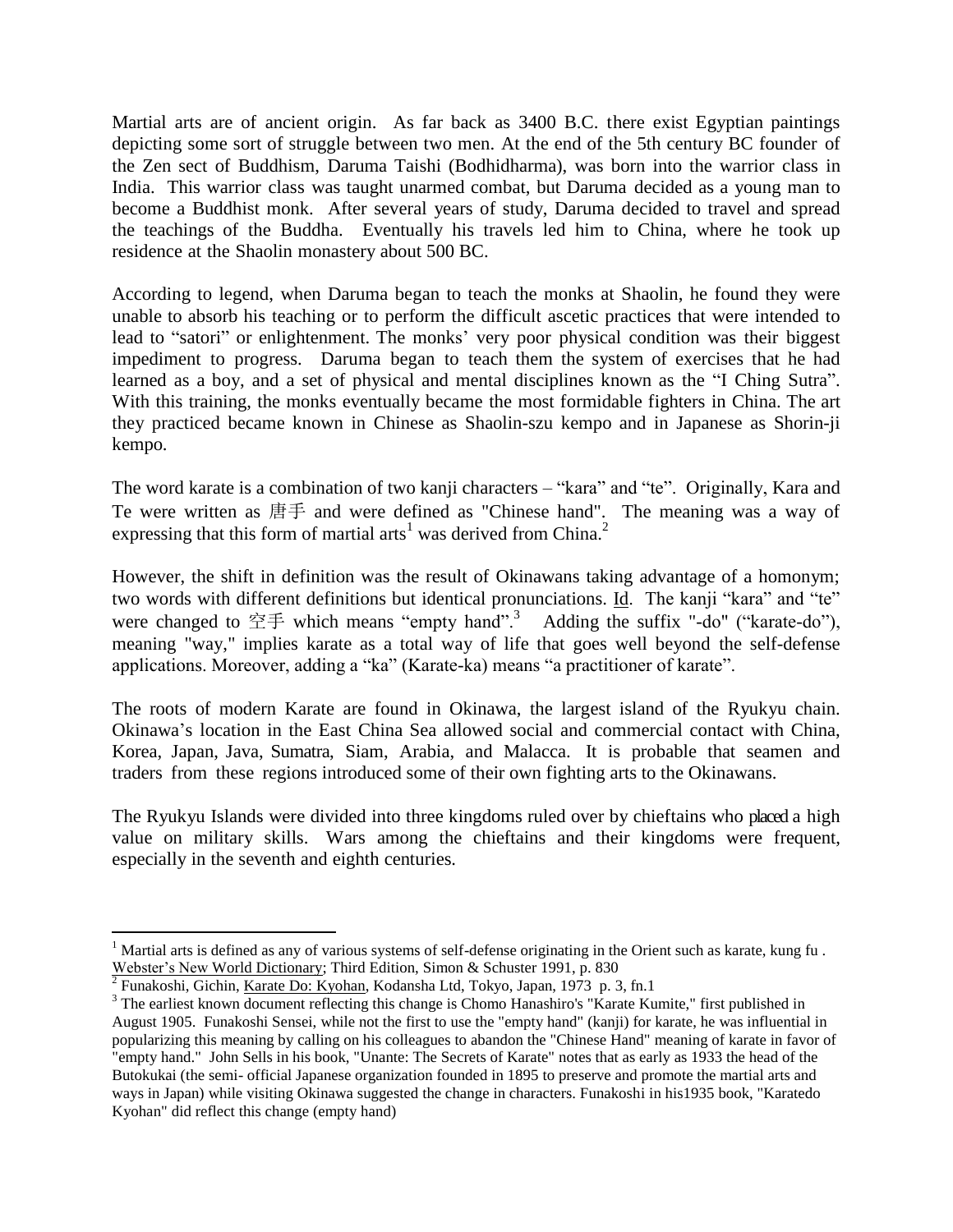The Japanese clan of Shimazu conquered Okinawa in 1609. In the process of colonizing, the Shimazu imposed a ban on weapons. Even farming implements were under government control, being stored in special warehouses and checked in and out daily. The Shimazu invasion and subsequent oppression unified the Okinawans against the Japanese. Many of the individual "schools" of Okinawa-te, or do-de, as Karate was then known, united to form more systematic styles. These arts were forbidden, and practiced only in secrecy. Usually a master would teach one student at a time, training him at night so as not to be discovered.

By the middle of the nineteenth century, the major Okinawan styles of karate were Shuri-te, Naha-te, and Tomari-te (named after the locations in which they were developed and practiced as well as for the kinds of techniques that each emphasized). Three of the greatest Okinawan Karate masters at the end of the nineteenth century were Azato (Shuri-te), Itosu (Shuri-te), and Higaonna, (Naha-te). Gichin Funakoshi, the "father of modern karate", studied with all three of these masters, though primarily with Azato and Itosu.

Funakoshi was born in Shuri, Okinawa in 1868. He began his study of Karate at the age of 11. It was during his youth and young adulthood that Karate practice became publicly acknowledged. As a teacher in the Okinawan schools, Funakoshi had the opportunity to help his master Itosu establish Karate as a physical education program in the public schools, as well as, to participate in many demonstrations of Karate techniques. While Karate was becoming popular in Okinawa, it was still virtually unknown in Japan.

In 1917, Funakoshi was invited to Japan to lecture and demonstrate the Okinawan art of karate at a symposium sponsored by the ministry of Education (physical education in Japan at that time consisted largely of Judo, Kendo, and other martial arts training). Funakoshi's demonstration was very well received and he was invited to teach his art in Japan. In 1922, Funakoshi returned to Japan to do so, and remained there for most of the rest of his life.

Karate became very popular in Japan, and Funakoshi traveled throughout the country lecturing and demonstrating his art. Karate clubs were established at all the major universities. Thousands of Japanese from many walks of life began to study the style of Karate taught by Funakoshi.

In 1936, Funakoshi built his first dojo in Tokyo. His Students placed a sign on the school naming the place "Shotokan" – "house of Shoto". The name was derived from Funakoshi's pen name "Shoto" (pine waves) that he used when he wrote poems and writings. While Sensei Funakoshi never gave his style a name it became known worldwide as Shotokan.

Around 1949, Sensei Funakoshi and his senior Shotokan students (Obata, Nakayama and Nishiyama) formed the Japan Karate Association, with Funakoshi as Chief Instructor. The Association was approved by the Ministry of Education as an educational corporation in 1958. This made it possible for leading Shotokan Karate-ka (those who practice Karate) to share knowledge, research, and technical skills, and to establish systematic training methods and instructor's programs. After Sensei Funakoshi's death in 1957 Sensei Nakayama took over the leadership of the JKA and remained its Chief Instructor until his death in 1987.